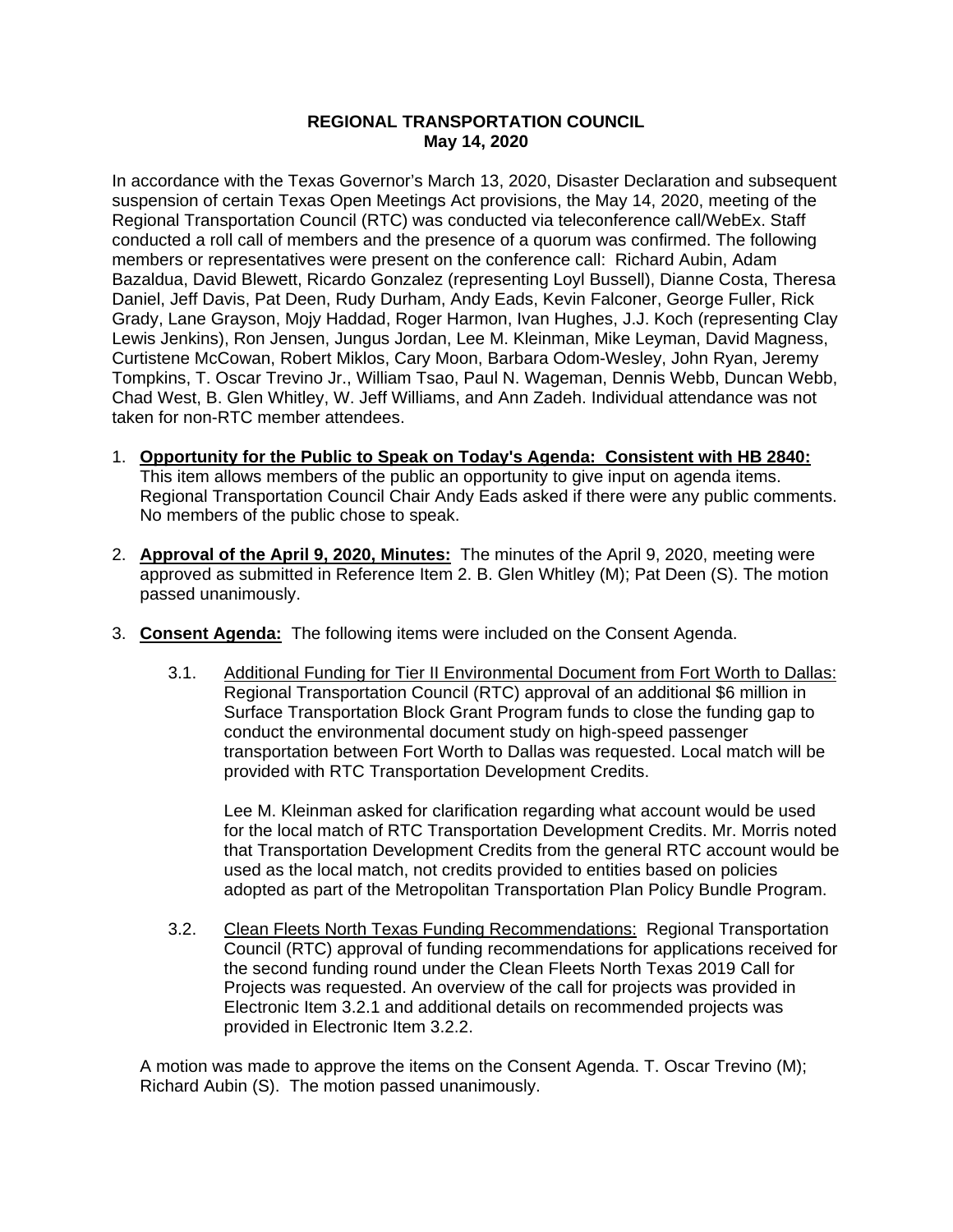4. **Orientation to the Agenda/Director of Transportation Report:** Regional Transportation Council (RTC) Chair Andy Eads announced members appointed to serve on the RTC Nominating Subcommittee: Chair Duncan Webb, Vice Chair Barbara Odom-Wesley, Richard Aubin, Jungus Jordan, Lee M. Kleinman, Curtistene McCowan, and T. Oscar Trevino Jr.

Michael Morris presented items on the Director of Transportation Report. Regarding highspeed rail between Fort Worth and Dallas, he discussed the recent ruling by the Court of Appeals of Texas concluding that Texas Central Railroad is a railroad company. In addition, the Federal Railroad Administration recently held public hearings on Rule of Particular Applicability regarding safety standards. The next step is the environmental impact which staff anticipates providing comment on next month. Mr. Morris also discussed his recent oped piece regarding focus on the economy similar to the strategy used by the RTC during the 2009 financial crisis. The piece led to an opportunity to give a national presentation on the previous RTC success in partnership with the Texas Department of Transportation. Regarding the Virgin Hyperloop One (VHO) Certification Center, he noted the region is still involved and that VHO is interested in moving its headquarters to the future location of the certification center. He noted no other Texas entities are in the competition and that North Central Texas Council of Governments (NCTCOG) staff are working to respond to questions and hope to make it into Phase 3 of the competition. In addition, he noted the 2021- 2024 Transportation Improvement Program would be presented for action at the June 11, 2020, RTC meeting. He also noted the United States Department of Transportation Secretary Elain Chao thanked America's public transit workers in a recent video available at [https://www.youtube.com/watch?v=5eUUVw-mirU.](https://www.youtube.com/watch?v=5eUUVw-mirU) Mr. Morris noted that the following items were postponed at the March 12, 2020, RTC meeting and remain postponed: 1) Mobility 2045 Update (High-Speed Rail Recommendations), 2) Metropolitan Transportation Plan Schedule, and 3) Trail of the Month Video. Information on current air quality funding opportunities for vehicles was provided at [www.nctcog.org/trans/quality/air/funding-and](http://www.nctcog.org/trans/quality/air/funding-and-resources/fundingvehicle)[resources/fundingvehicle](http://www.nctcog.org/trans/quality/air/funding-and-resources/fundingvehicle) and upcoming Dallas-Fort Worth Clean Cities events were provided at [www.dfwcleancities.org/dfw-clean-cities-meetings.](http://www.dfwcleancities.org/dfw-clean-cities-meetings) An ozone status report was provided in in Electronic Item 4.1. Correspondence regarding the redesignation of Dallas-Fort Worth Clean Cities was provided in Electronic Item 4.2 and April online input opportunity minutes were provided in Electronic Item 4.3. The May online input opportunity notice was provided in Electronic Item 4.4. Electronic Item 4.5 contained the latest Public Comments Report. Recent correspondence was provided in Electronic Item 4.6, recent news articles in Electronic Item 4.7, and recent press releases in Electronic Item 4.8.

5. **Federal Transit Administration Funding in Response to COVID-19: Approval of Regional Transportation Council Funding Allocations:** Michael Morris provided an overview of the specific allocations for funding made available through the Coronavirus Aid, Relief, and Economic Security (CARES) Act. At its April 9, 2020, meeting, the Regional Transportation Council (RTC) approved the general funding made available from the Federal Transit Administration (FTA) in response to COVID-19. Funding is provided at a 100-percent federal share, with no local match required, and is available to support capital, operating, and other expenses generally eligible under those programs to prevent, prepare for, and respond to COVID-19. Funding made available through the CARES Act is not required to be included in the Transportation Improvement Program unless funding will be used for projects that have substantial functional, locational, or capacity changes. The Dallas-Fort Worth-Arlington Urbanized Area (UZA) is anticipated to receive approximately \$318 million and the Denton-Lewisville UZA approximately \$23 million. Funding for the McKinney UZA is allocated through the Texas Department of Transportation. For the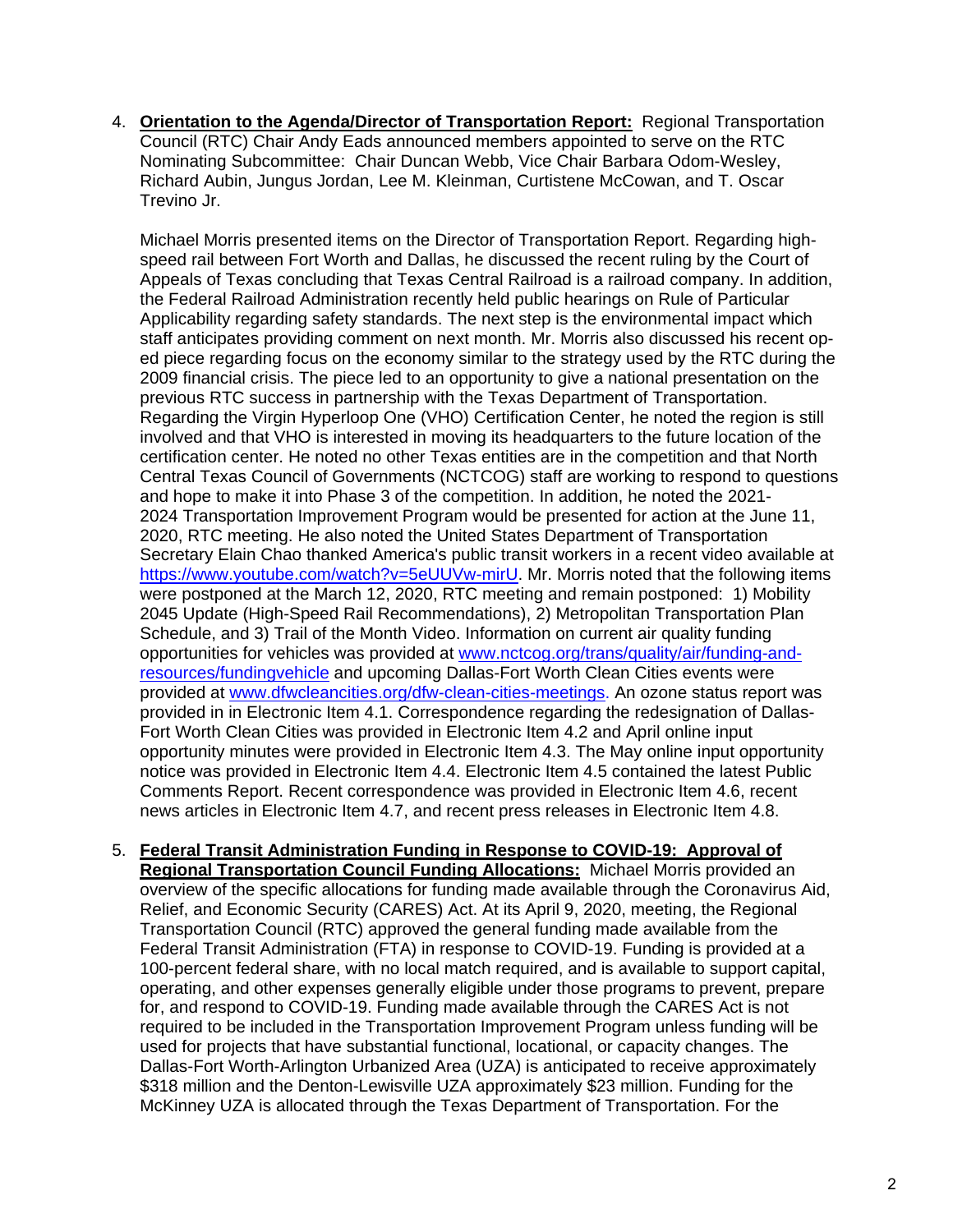Denton-Lewisville UZA, funds are allocated directly to the Denton Country Transportation Authority. In the Dallas-Fort Worth-Arlington UZA, Dallas Area Rapid Transit, Northeast Transportation Service, Trinity Metro and the cities of Grand Prairie, Mesquite, and Arlington receive funding directly from FTA. The remaining five entities are subrecipients of the North Central Texas Council of Governments (NCTCOG). Funding is allocated to all recipients using the FTA's allocation methodology. When determining allocations, staff also considered that cities/areas with no transit service still generate funds for the apportionment based on population, population density, and low-income population. Funding generated from these areas are being distributed to recipients based on vehicle revenue mileage. Funding generated from the operation of the Trinity Railway Express were split between Dallas Area Rapid Transit and Trinity Metro based on their interlocal agreement. NCTCOG proposed to retain 0.25 percent from the total apportionment for the Dallas-Fort Worth-Arlington Urbanized Area for administrative purposes to support various related staff activities. Funding allocations by recipient were highlighted and detailed in Electronic Item 5. The timeline for this effort was reviewed. Paul N. Wageman noted the presentation states the 0.25 percent retained by NCTCOG for administrative purposes includes legal and administration activities and asked if there is any connection between actual staff activities or just a percentage believed to be appropriate for such staff activities. Mr. Morris noted that NCTCOG staff developed a bottom-up cost estimate of all staff activities including legal, financial, administrative, and risk/compliance to help determine the appropriate amount for administrative purposes. Mr. Wageman also requested clarification of the process for entities to request reimbursement through NCTCOG. Mr. Morris noted that in the case of Dallas Area Rapid Transit, the entity would request reimbursement directly from the FTA. The administrative efforts include all entities with more focus on smaller agencies. RTC Secretary Theresa Daniel asked if staff has any assurance that the five entities receiving funds directly have been allocated their funds. Mr. Morris noted the funding will be provided to the entities through a reimbursement process. A motion was made to approve the specific funding allocations made available by the Federal Transit Administration through the Coronavirus Aid, Relief, and Economic Security Act as outlined in Electronic Item 5. Action also included approval for staff to revise administrative documents, as appropriate, to incorporate the funds. Capital investment or major capacity change projects will require specific Regional Transportation Council approval. Rick Grady (M); Dianne Costa (S). The motion passed unanimously.

6. **Fiscal Year 2020 Better Utilizing Investments to Leverage Development Discretionary Grant Program:** Jeff Neal presented project recommendations to be submitted for consideration of funding through the Fiscal Year (FY) 2020 Better Utilizing Investments to Leverage Development (BUILD) Discretionary Grant Program. A total of \$1 billion is nationwide and the deadline for application submittal is May 18, 2020. Additional details about the grant program were provided at [https://www.transportation.gov/](https://www.transportation.gov/sites/dot.gov/files/2020-02/BUILD%202020%20NOFO_0.pdf) [sites/dot.gov/files/2020-02/BUILD%202020%20NOFO\\_0.pdf.](https://www.transportation.gov/sites/dot.gov/files/2020-02/BUILD%202020%20NOFO_0.pdf) Three projects were proposed for submittal. Project 1 is a new iteration of the North Texas Multimodal, Operations, Velocity, Efficiency, and Safety (MOVES) Program, primarily directed at improvements for the Trinity Railway Express corridor. The proposed project includes approximately 3.5 miles of double track and rail rehabilitation, bridge replacements, and implementation of Clear Path technology. Project 2 is a 1.3-mile thoroughfare link connecting SH 360/Harwood Road and International Parkway/Rental Car Drive. The link will establish a long-distance thoroughfare that is parallel to SH 183 and allows for improved access to and from the Dallas Fort Worth International Airport, as well as the cities and large land uses that are in the area. Project 3 is the South Dallas Enhanced Mobility Project that will enhance mobility within the International Inland Port of Dallas (IIPOD) area to connect rural residents and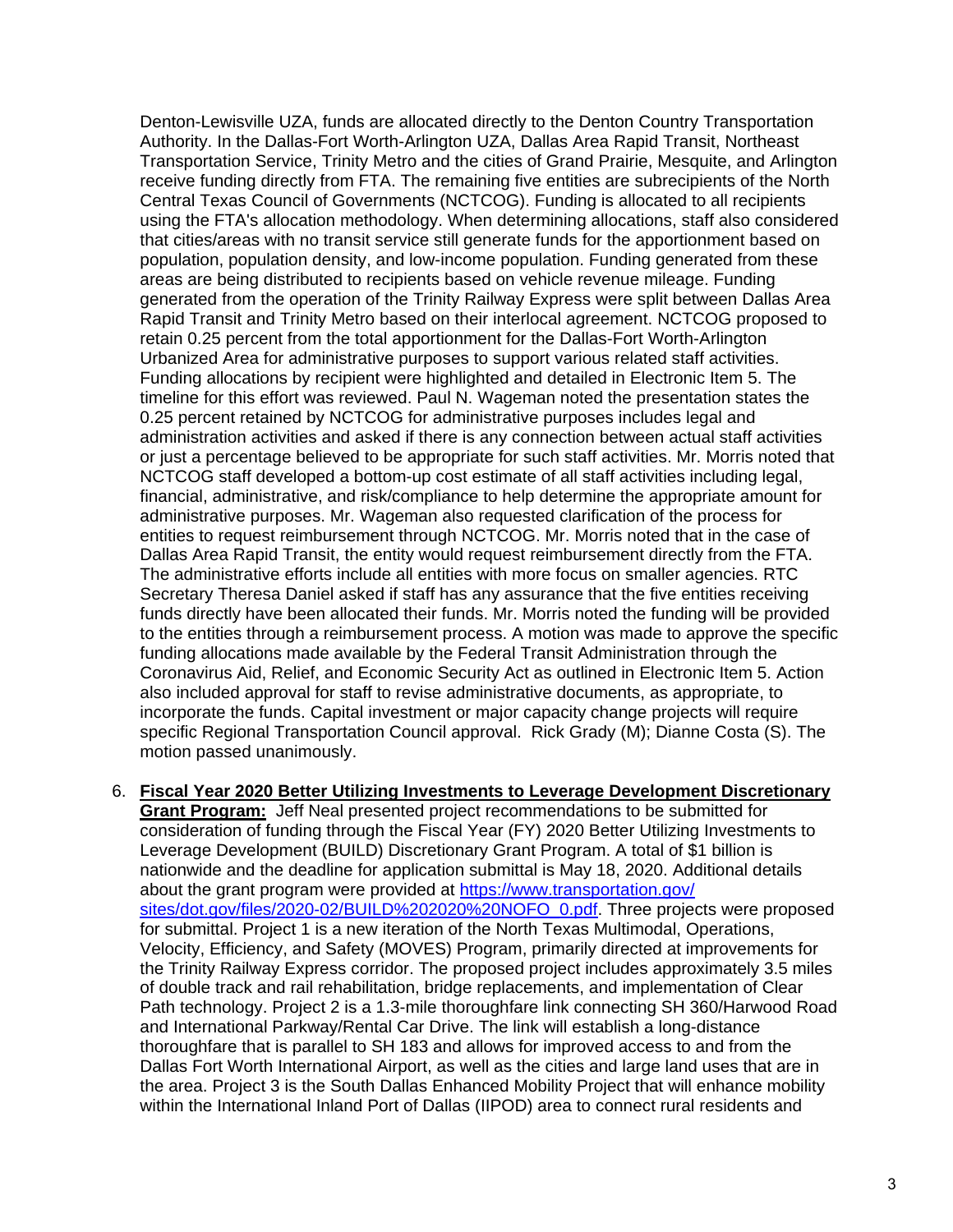large employers surrounding the area to the Dallas Area Rapid Transit light rail system, the Veterans Administration Medical Center, and education/job training sites. The project will include new and upgraded bus facilities to support new vehicles and charging systems to ensure that there is adequate functioning for various trips, as well as sidewalk and traffic signal improvements that help improve safety and efficiency. Since a portion of the project involves efforts with Star Transit, whose service area extends outside of the urbanized area, the project qualifies as a rural project allowing it to compete separately from the other two projects. Mr. Neal highlighted the funding details for each of the proposed projects, along with the proposed BUILD grant request: 1) North Texas MOVES Program, \$25 million; 2) Dallas Fort Worth International Airport East-West Connector, \$13.3 million; and 3) South Dallas Enhanced Mobility Project, \$9.3 million. Details were provided in Electronic Item 6. The timeline for the effort was reviewed. Curtistene McCowan asked for clarification of the local funds identified on the funding table for the South Dallas Enhanced Mobility Project. Mr. Neal noted that \$1.63 million in Dallas County Regional Toll Revenue funds and \$1 million from the cities of Dallas and Desoto are committed for the local portion of the project. Mr. Morris added that the city staffs have indicated the commitment of those funds and North Central Texas Council of Governments staff can provide the information to Ms. McCowan. A motion was made to approve the proposed projects for submission to the Fiscal Year 2020 Better Utilizing Investments to Leverage Development Discretionary Grant Program: 1) North Texas Multimodal, Operations, Velocity, Efficiency, and Safety Program, 2) Dallas Fort Worth International Airport East-West Connector, and 3) South Dallas Enhanced Mobility Project, including the ability to administratively amend the Transportation Improvement Program, Statewide Transportation Improvement Program, and other planning/administrative documents to include the projected projects, if selected for funding. Theresa Daniel (M); Richard Aubin (S). The motion passed unanimously.

## 7. **Effect of COVID-19 Restrictions on Transportation: Information System RTC4U:**

Michael Morris presented performance metrics impacting transportation in the Dallas-Fort Worth region and proposed focus areas for consideration by the Regional Transportation Council (RTC), with a draft title RTC4U. The performance metrics will help members engage in transportation discussions as the region identifies the impacts of COVID-19 restrictions. The first metric is travel behavior response to COVID-19. Two things trigger travel behavior, government restrictions and the comfort individuals feel about COVID-19. Both are easily represented in the travel behavior response and staff proposes to track in real time for all modes, including pedestrian, bicycle, Uber, transit, toll roads, managed lanes, airplanes, and others. Focus on this data will help the region identify actions to reduce negative impacts. The second metric is financial implications to traditional revenue sources impacting transportation in the region. COVID-19 restrictions may impact the loan on SH 360, North Texas Tollway Authority bonds, transit agencies, Proposition 1 and Proposition 7 revenues, traditional Texas Department of Transportation (TxDOT) resources, gasoline tax, and others. The RTC may choose to adjust as a result of these impacts to revenue sources. A third metric is travel behavior responses that provide benefits to areas of RTC responsibility such as congestion management, national performance measures, and the ozone standard. The fourth metric is the prioritization of infrastructure improvements resulting in economic benefits offsetting unemployment increases, which is the source of the recent op-ed piece. Staff has begun to inventory these metrics as it works in the next Unified Transportation Program. If in fact the cost of construction index slows, there is an opportunity to use innovative approaches to fund transportation and build projects faster, resulting in economic benefits. This includes direct transportation benefits, as well as in-direct benefits such as job creation and related benefits. Mr. Morris requested that members provide feedback to confirm whether the proposed metrics are the correct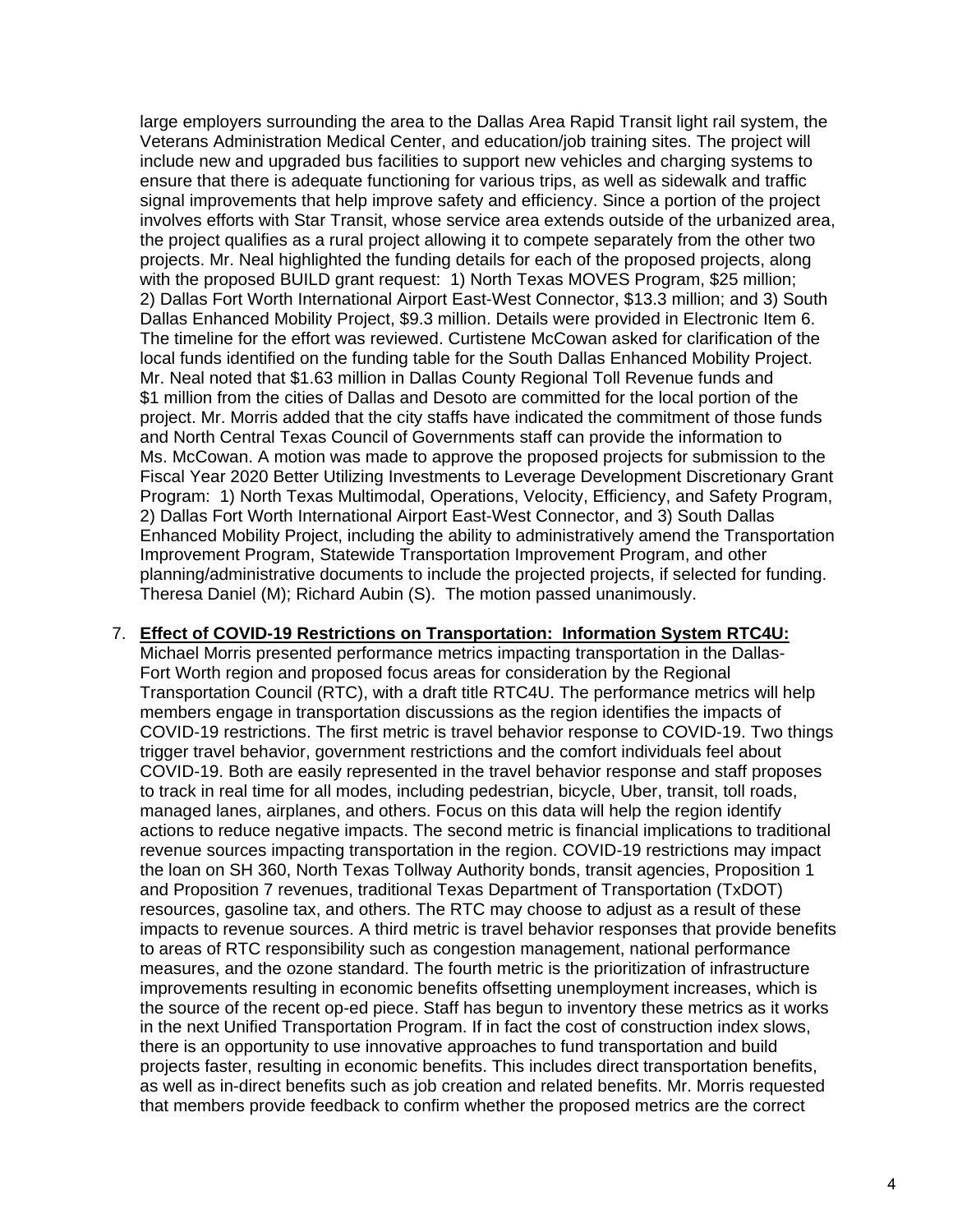area of focus that will help drive the decisions of the RTC. RTC Chair Andy Eads asked if Texas was able to end the streak of roadway fatalities since COVID-19 restrictions were implemented. Mo Bur noted that Texas has not ended the streak. Even though traffic volumes have decreased in some cases by as much as 50 percent, a corresponding decrease in fatalities has not occurred. Paul N. Wageman asked if data related to travel behavior responses will be obtained from readily available public information or if entities would be burdened with additional requirements to provide data to the RTC. Mr. Morris noted most of the information is data already being collected and that entities will not be asked to provide any data unwillingly. Ann Zadeh noted it is important that the RTC look at the positive outcomes, determine ways to avoid returning to normal behaviors, and encourage the behaviors that brought about positive outcomes. RTC Secretary Theresa Daniel noted she appreciated the model being used to review data impacting performance metrics in the region.

## 8. **2020 Unified Transportation Program and 2021 Unified Transportation**

**Program/Regional 10-Year Plan:** Michael Morris provided an update on the latest information regarding the Fiscal Year (FY) 2020 Unified Transportation Program and the schedule and process to develop the FY2021 UTP and Regional 10-Year Plan for this year. In April 2020, the Texas Transportation Commission (TTC) approved the use of traditional revenues to fund the IH 35 project in Austin. The TTC reported 3,810 comments were received as part of the public comment process. Letters of support received by the Regional Transportation Council (RTC) were provided in Electronic Item 4.6. He noted a recent online article by Robert Poole from the Reason Foundation who was complementary of the RTC's position to take the no higher, no wider LBJ project and apply the performance metrics to IH 35 in Austin. Mr. Morris also discussed the development of the 2021 UTP. Staff has been working on projects listings with the Texas Department of Transportation (TxDOT) districts since January 2020 to integrate previous RTC actions going back to December 2016 and will present the final listings at the June 11 RTC meeting for action. This includes Collin County revenues not previously supported in the UTP. He noted staff believes a resolution has been reached regarding the control section jobs numbers to ensure funds for Collin County projects are identified in the 2021 UTP. In addition, for projects on which outyear money was borrowed to expedite other projects in the near term, funding has been reprogrammed to the original projects. Staff does not anticipate many new projects will be included due to decreases in revenue. Lastly, Mr. Morris discussed efforts to advance transportation in an innovative manner that helps the regional unemployment and economic development picture. Efforts may include discussion in the upcoming legislative session regarding a public-private partnership in the region or in Austin. For example, he highlighted funding potentially available from the private-sector provider for SH 183 for capacity improvements totaling approximately \$162 million. The improvements will create a lane imbalance near Dallas Fort Worth International Airport, and the private sector has proposed an additional \$860 million of improvements as an extension of the current facility to balance lanes between SH 121 and SH 161. In addition, \$270 million is proposed for payment to TxDOT for lane balance improvements east of SH 161 for a total of \$1.3 billion to the region. This is an example of an innovative project that can proceed through partnership with the private sector. A map of the Dallas-Fort Worth Regional 10-Year Plan projects was highlighted. Staff is continuing efforts to ensure previous RTC actions are implemented. Mr. Morris also discussed elements of the recent op-ed piece outlining how the region no longer has the luxury to do what it wants but must do what it needs. In response to the existing funding constraints, the region should return to the efforts of the financial crisis response from 2009. During that time, the cost of construction index was 25 percent lower which allowed for approximately \$2 billion in projects to proceed during this time. Staff is